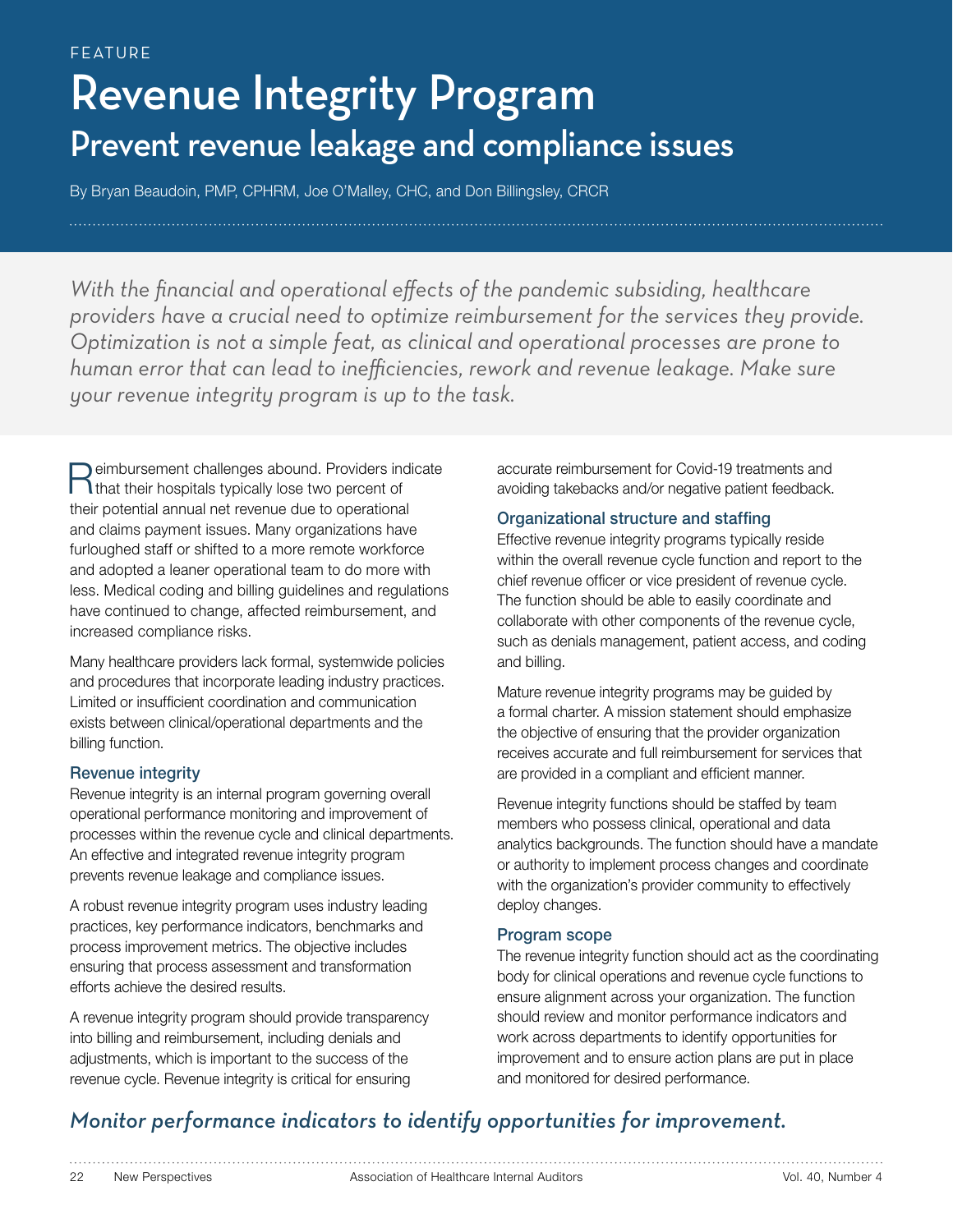

The function should also be looking for trends in coding practices and establishing processes to mitigate any negative effects. Because complete and accurate clinical documentation is foundational for revenue capture and compliant billing, the function must engage and enlist provider champions to lead improvement efforts.

The revenue integrity function is the ideal program to assist with internal risk mitigation action items related to revenue cycle processes. Responsibilities often include providing oversight and facilitating progress tracking for the development and timely implementation of process changes or planned future states. The function needs to ensure consistency in process design and monitor adherence to newly developed processes and standards and the overall effect on revenue.

Oversight will be important as healthcare providers emerge from the pandemic and begin to consider how they will effectively monitor operational performance, especially considering that many staff members have transitioned to remote work.

### Functional activities

Your revenue integrity program should be conducting or facilitating activities that make the revenue cycle more efficient and compliant. Assess your function in comparison to typical routine activities.

*Monitor revenue capture* – Monitor the timeliness of charge capture by revenue-generating departments, compare performance to policy and communicate the results to leadership.

*Standardize charge reconciliation* – Implement standard charge reconciliation processes by training personnel and establishing resources to identify charge errors and discrepancies. Develop policies and procedures to support charge reconciliation expectations, including timeliness. Monitor clinical department usage reports and action planning to ensure identified issues are being addressed timely. Provide education to revenue-generating departments for improving operations to mitigate revenue leakage and ensure complete and accurate clinical documentation and medical coding.

*Coordinate coding needs* – Coordinate and collaborate with clinical documentation improvement, coding, and medical leadership to ensure accurate documentation for correct billing.

*Ensure compliance* – Ensure compliance with relevant regulations, standards and directives from governmental agencies and third-party payers. Support the development and maintenance of the charge description master and periodically audit patient accounts and related procedures to ensure the correctness of coding and charge practices.

*Share information* – Maintain and disseminate knowledge of documentation, coding and billing guidelines and state regulations, particularly those related to Covid-19 and telemedicine. Recipients should include all stakeholders associated with documentation and coding responsibilities to ensure revenue processes adhere to the appropriate guidelines and remain in compliance.

*Implement improvement initiatives* – Establish revenue optimization and process improvement initiatives. Obtain the buy-in of key stakeholders, such as clinical leadership, clinical documentation improvement, coding and compliance. Buy-in is especially important for documentation and coding initiatives that should not only optimize revenue, but also maintain compliance with the Centers for Medicare and Medicaid Services and Centers for Disease Control and Prevention coding and billing guidelines.

*Support improvement initiatives* – Provide oversight and monitoring of key revenue optimization and process improvement initiatives. Assess, design, review, and revise policies and procedures. Educate relevant personnel on any changes.

*Monitor and analyze performance indicators* – Monitor and analyze key performance indicators such as denials, avoidable adjustments, and missed or miscoded charges on an ongoing basis to identify and quantify any adverse financial effect. Determine and propose any necessary corrective action to prevent the recurrence of avoidable errors, rework and inefficiencies.

*Identify receivable reduction opportunities* – Facilitate unbilled accounts receivable (A/R) reductions by analyzing bill holds and billing/coding edit trends. Provide education and support to operations to realize potential reductions.